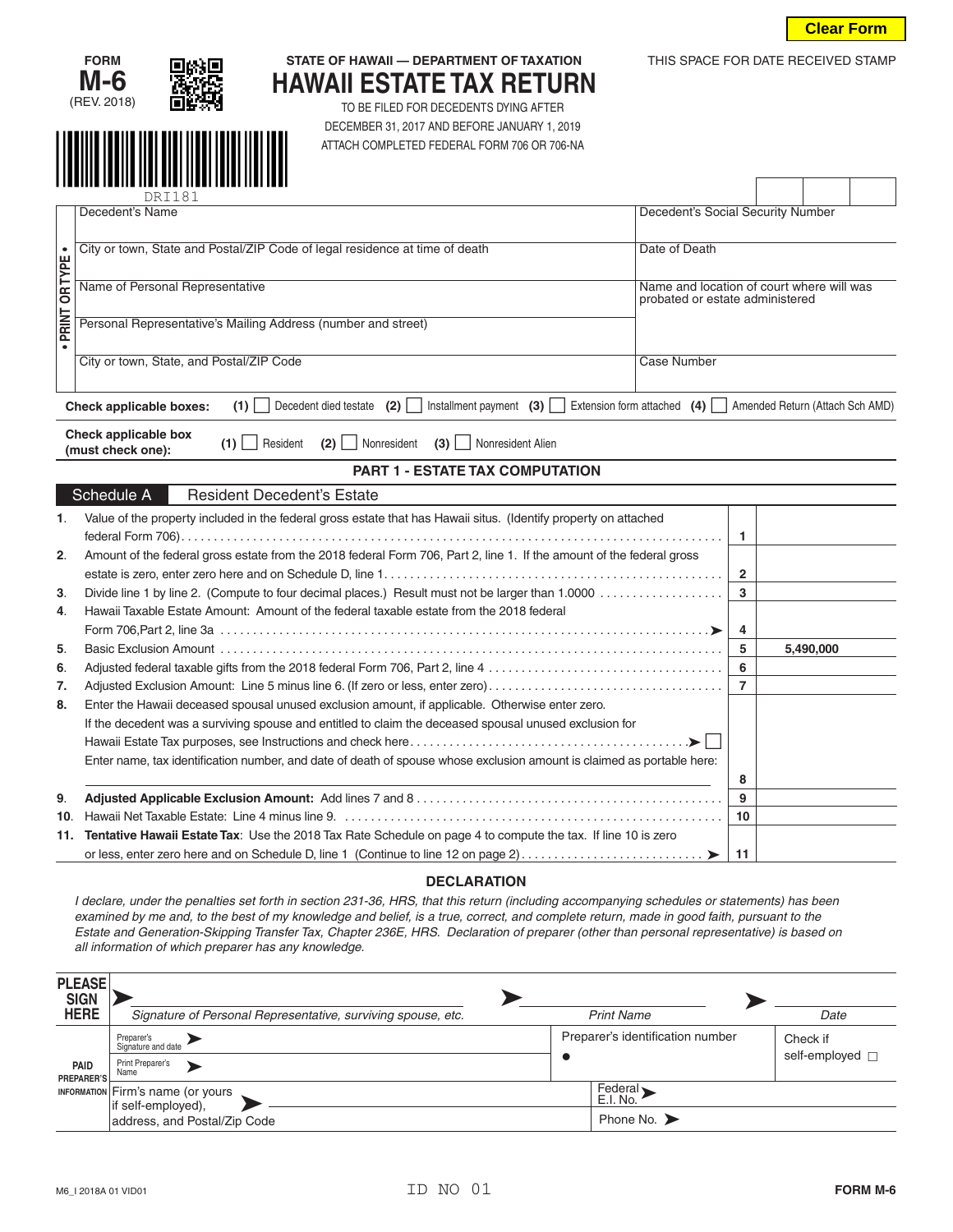



**Estate of Decedent's Social Security Number** 

|     | 12. Enter the amount of estate and/or inheritance taxes paid to other states                                                                                                                                                   | 12                |           |
|-----|--------------------------------------------------------------------------------------------------------------------------------------------------------------------------------------------------------------------------------|-------------------|-----------|
| 13. |                                                                                                                                                                                                                                | 13                |           |
| 14. |                                                                                                                                                                                                                                | 14                |           |
| 15. |                                                                                                                                                                                                                                | 15                |           |
|     | 16. Hawaii Estate Tax: Line 11 minus line 15. If line 16 is zero or less, enter zero here and on Schedule D, line 1                                                                                                            | 16                |           |
|     | Schedule B<br>Nonresident Decedent's Estate                                                                                                                                                                                    |                   |           |
| 1.  | Value of the property included in the federal gross estate that has Hawaii situs. (Identify property on attached                                                                                                               |                   |           |
|     | federal Form 706) If decedent was a nonresident and the decedent's state of residency has a reciprocity                                                                                                                        |                   |           |
|     | agreement or statutory provision that exempts Hawaii residents from the death taxes imposed by that state, enter                                                                                                               |                   |           |
|     | zero here. Enter the name of the state here entering the state of the state here entering the state of the state here entering the state here entering the state here entering the state here entering the state here entering | $\mathbf{1}$      |           |
| 2.  | Amount of the federal gross estate from the 2018 federal Form 706, Part 2, line 1. If the amount of the federal                                                                                                                |                   |           |
|     |                                                                                                                                                                                                                                | $\mathbf{2}$      |           |
| 3.  | Divide line 1 by line 2. (Compute to four decimal places.) Result must not be larger than 1.0000                                                                                                                               | 3                 |           |
| 4.  | Amount of the federal taxable estate from the 2018 federal Form 706, Part 2, line 3a                                                                                                                                           | 4                 |           |
| 5.  |                                                                                                                                                                                                                                | 5                 |           |
| 6.  |                                                                                                                                                                                                                                | 6                 | 5,490,000 |
| 7.  |                                                                                                                                                                                                                                | $\overline{7}$    |           |
| 8.  | Adjusted Exclusion Amount: Line 6 minus line 7. (If zero or less, enter zero)                                                                                                                                                  | 8                 |           |
| 9.  |                                                                                                                                                                                                                                | 9                 |           |
| 10. | Enter the Hawaii deceased spousal unused exclusion amount, if applicable. Otherwise enter zero.                                                                                                                                |                   |           |
|     | If the decedent was a surviving spouse and entitled to claim the deceased spousal unused exclusion for                                                                                                                         |                   |           |
|     |                                                                                                                                                                                                                                |                   |           |
|     |                                                                                                                                                                                                                                |                   |           |
|     | Enter name, tax identification number, and date of death of spouse whose exclusion amount is claimed as portable here:                                                                                                         |                   |           |
|     |                                                                                                                                                                                                                                | 10                |           |
|     |                                                                                                                                                                                                                                | 11<br>12          |           |
|     | 13. Hawaii Estate Tax: Use the 2018 Tax Rate Schedule on page 4 to compute the tax. If line 12 is zero or less, enter                                                                                                          |                   |           |
|     |                                                                                                                                                                                                                                |                   |           |
|     | Schedule C<br>Nonresident Alien Decedent's Estate                                                                                                                                                                              | 13                |           |
|     |                                                                                                                                                                                                                                |                   |           |
| 1.  | Value of the property included in the federal gross estate that has Hawaii situs. (Identify property on attached                                                                                                               |                   |           |
|     |                                                                                                                                                                                                                                | $\mathbf{1}$      |           |
| 2.  | Amount of the federal gross estate from the 2018 federal Form 706-NA, Schedule B, line 1. If the amount of the                                                                                                                 |                   |           |
|     |                                                                                                                                                                                                                                | $\mathbf{2}$<br>3 |           |
| З.  | Divide line 1 by line 2. (Compute to four decimal places.) Result must not be larger than 1.0000<br>Amount of the federal taxable estate from the 2018 federal Form 706-NA, Schedule B, line 9, with no deduction              |                   |           |
| 4.  |                                                                                                                                                                                                                                |                   |           |
|     |                                                                                                                                                                                                                                | 4<br>5            |           |
| 5.  | Hawaii Taxable Estate: Multiply line 4 by line 3. Enter the result here                                                                                                                                                        |                   |           |
| 6.  | Basic Exclusion Amount: Enter \$60,000 here.                                                                                                                                                                                   |                   |           |
|     | If the nonresident alien was a citizen of a U.S. possession or a citizen of a country that has a death treaty with the                                                                                                         |                   |           |
|     | U.S. such that the unified credit is affected under IRC section 2102(b)(3)(A), see Instructions for the amount to                                                                                                              |                   |           |
|     |                                                                                                                                                                                                                                | 6                 |           |
| 7.  |                                                                                                                                                                                                                                | $\overline{7}$    |           |
| 8.  | Adjusted Exclusion Amount: Line 6 minus line 7. (if zero or less, enter zero)                                                                                                                                                  | 8                 |           |
| 9.  |                                                                                                                                                                                                                                | 9                 |           |
| 10. | Enter the Hawaii deceased spousal unused exclusion amount, if applicable. Otherwise enter zero.                                                                                                                                |                   |           |
|     | If the decedent was a surviving spouse and entitled to claim the deceased spousal unused exclusion for                                                                                                                         |                   |           |
|     |                                                                                                                                                                                                                                |                   |           |
|     | Enter name, tax identification number, and date of death of spouse whose exclusion amount is claimed as portable here:                                                                                                         |                   |           |
|     |                                                                                                                                                                                                                                | 10                |           |
| 11. |                                                                                                                                                                                                                                | 11                |           |
| 12. |                                                                                                                                                                                                                                | 12                |           |
|     | 13. Hawaii Estate Tax: Use the 2018 Tax Rate Schedule on page 4, to compute the tax. If line 12 is zero                                                                                                                        |                   |           |
|     |                                                                                                                                                                                                                                | 13                |           |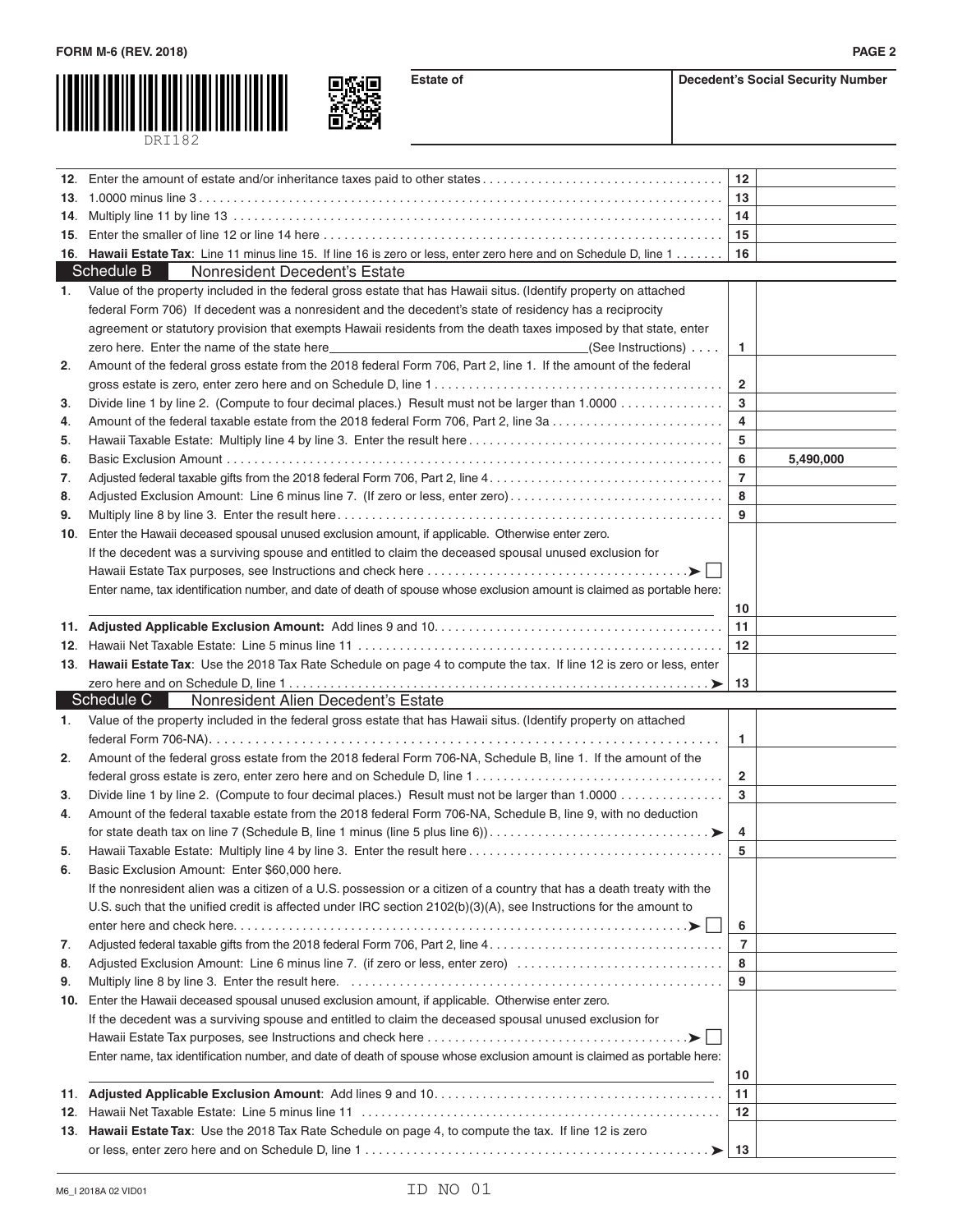



| ecedent's Social Security Number |  |  |
|----------------------------------|--|--|
|----------------------------------|--|--|

|                | Schedule D<br><b>TAX COMPUTATION</b>                                                                                                                                                                                           |                |  |
|----------------|--------------------------------------------------------------------------------------------------------------------------------------------------------------------------------------------------------------------------------|----------------|--|
| 1.             | Hawaii Estate Tax from Schedule A, line 16, Schedule B, line 13, Schedule C, line 13 or QDOT worksheet line $12$   1                                                                                                           |                |  |
| 2.             |                                                                                                                                                                                                                                |                |  |
| 3.             |                                                                                                                                                                                                                                |                |  |
| 4.             |                                                                                                                                                                                                                                | $\overline{a}$ |  |
| 5.             |                                                                                                                                                                                                                                | - 5            |  |
| 6.             |                                                                                                                                                                                                                                | - 6            |  |
| $\mathbf{7}$ . | Amount Paid – Pay the amount due in full. Attach check or money order for full amount payable to "Hawaii State                                                                                                                 |                |  |
|                | Tax Collector." Write the decedent's name, social security number, and "Form M-6" on it. Pay in U.S. dollars.                                                                                                                  |                |  |
|                |                                                                                                                                                                                                                                | 7 <sup>o</sup> |  |
|                | PART 2 - PORTABILITY OF THE DECEASED SPOUSAL UNUSED EXCLUSION (DSUE) ELECTION                                                                                                                                                  |                |  |
|                | <b>DSUE amount portable to the surviving spouse.</b> (To be completed by the estate of a decedent making a portability                                                                                                         |                |  |
|                | election.)                                                                                                                                                                                                                     |                |  |
|                |                                                                                                                                                                                                                                |                |  |
| 1.             | Deceased Spousal Unused Exclusion Election:                                                                                                                                                                                    |                |  |
|                | If Schedule A, line 10, Schedule B, line 12 or Schedule C, line 12 is less than zero, and the decedent is survived by                                                                                                          |                |  |
|                | a spouse (including a partner in a civil union recognized in Hawaii) and the decedent is a resident of Hawaii or                                                                                                               |                |  |
|                | nonresident of Hawaii but a U.S. resident or citizen, or if decedent is a nonresident of U.S., not U.S. citizen but are                                                                                                        |                |  |
|                | allowed to claim a deceased spousal unused exclusion pursuant to a treaty obligation of the United States, see                                                                                                                 |                |  |
|                |                                                                                                                                                                                                                                |                |  |
|                | Enter the amount from Schedule A, line 10, Schedule B, line 12 or Schedule C, line 12 here as a positive number                                                                                                                | -1             |  |
| 2 <sub>1</sub> | Deceased Spousal Unused Exclusion Election: Enter the amount shown on Part 2, line 1 or \$5,490,000, whichever                                                                                                                 |                |  |
|                | is less. This is the DSUE amount portable to the surviving spouse. To elect portability of the deceased spouse                                                                                                                 |                |  |
|                | unused exclusion amount, check here with the contract of the contract of the system of the system of the system of the system of the system of the system of the system of the system of the system of the system of the syste | $\overline{2}$ |  |
|                | <b>PART 3 - QDOT WORKSHEET FOR DECEDENTS MAKING A FEDERAL QDOT ELECTION</b>                                                                                                                                                    |                |  |
|                |                                                                                                                                                                                                                                |                |  |

|     | Domestic Trust (QDOT) election                                                                                             |  |  |   |  |
|-----|----------------------------------------------------------------------------------------------------------------------------|--|--|---|--|
| 1.  |                                                                                                                            |  |  |   |  |
| 2.  |                                                                                                                            |  |  |   |  |
| 3.  |                                                                                                                            |  |  |   |  |
| 4.  |                                                                                                                            |  |  | 4 |  |
| 5.  |                                                                                                                            |  |  | 5 |  |
| 6.  |                                                                                                                            |  |  |   |  |
| 7.  |                                                                                                                            |  |  |   |  |
| 8.  |                                                                                                                            |  |  | 8 |  |
| 9.  |                                                                                                                            |  |  | 9 |  |
| 10. |                                                                                                                            |  |  |   |  |
|     |                                                                                                                            |  |  |   |  |
|     |                                                                                                                            |  |  |   |  |
|     | <b>Note</b> : This amount is the same as the federal amount but disregarding the deduction for any state death taxes paid. |  |  |   |  |
|     |                                                                                                                            |  |  |   |  |